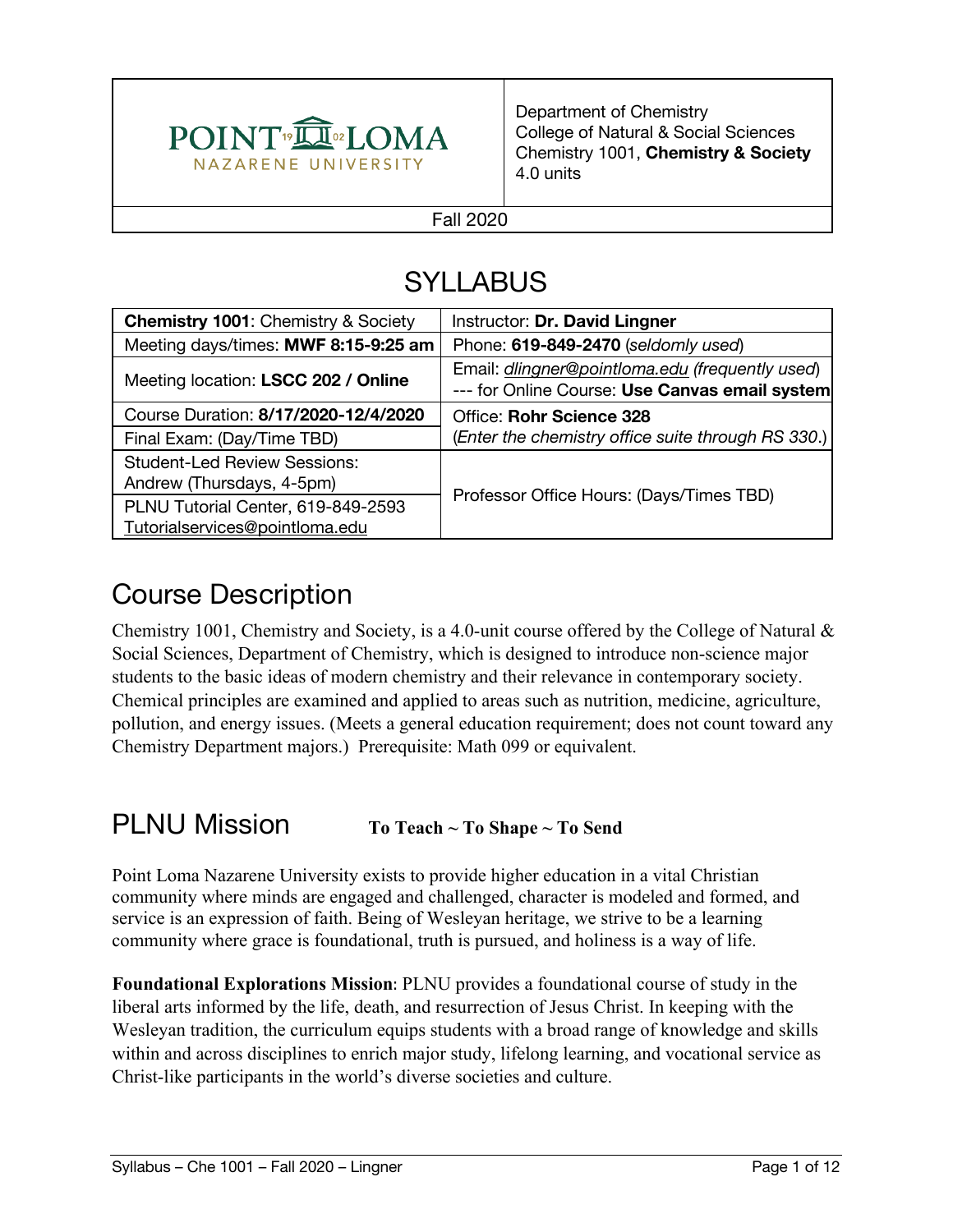## Philosophy of Learning

I want you to gain confidence in your ability to learn chemistry, your ability to evaluate policy decisions based on scientific data and theories, and your appreciation for science in our world. The knowledge you gain here will enrich your world and make future learning easier and more fun. This quote from Cicero's orations in defense of liberal arts has stuck with me since my high school Latin classes and it nicely summarizes the benefits of general education / liberal arts studies.

 *"Haec studia adulescentiam alunt, senectutem oblectant, secundas res ornant, adversis perfugium ac solacium praebent delectant domi, non impediunt foris, pernoctant nobiscum, peregrinantur, rusticantur." – Marcus Tulius Cicero (Pro Archia Poeta, 62 BC).*

 Translated: *"*These studies nourish youth and divert old age, enhance prosperity, offer refuge in solace and adversity, delight us at home, are not a hindrance away from home, serve as our companions through the night, on journeys, and in rural retreats."

My wish for you is that, with a little effort, this course will be fun and interesting for you. I pray that you will look back fondly on our time together in Chemistry 1001 at Loma.

#### Course Learning Outcomes

These outcomes are expected and will be assessed on exams and various activities:

- a. Demonstrate knowledge of fundamental principles of atomic structure, bonding, acids and bases, oxidation and reduction, and basic nomenclature
- b. Demonstrate knowledge of fundamentals of nuclear chemistry
- c. Demonstrate knowledge of key terminology in organic chemistry and biochemistry
- d. Demonstrate knowledge of key concepts in air and water quality as well as energy production and consumption
- e. Perform research on a topic and make a presentation intended to teach others about the key concepts.

#### Foundational Explorations Learning Outcomes

Students will acquire knowledge of human cultures and the physical and natural world while developing skills and habits that foster life-long learning. Specifically, Foundational Education Learning Outcome 1e (*Quantitative Reasoning*: Students will be able to solve problems that are quantitative in nature.) will be assessed in this course using student performance on problems that are quantitative in nature on the comprehensive final exam.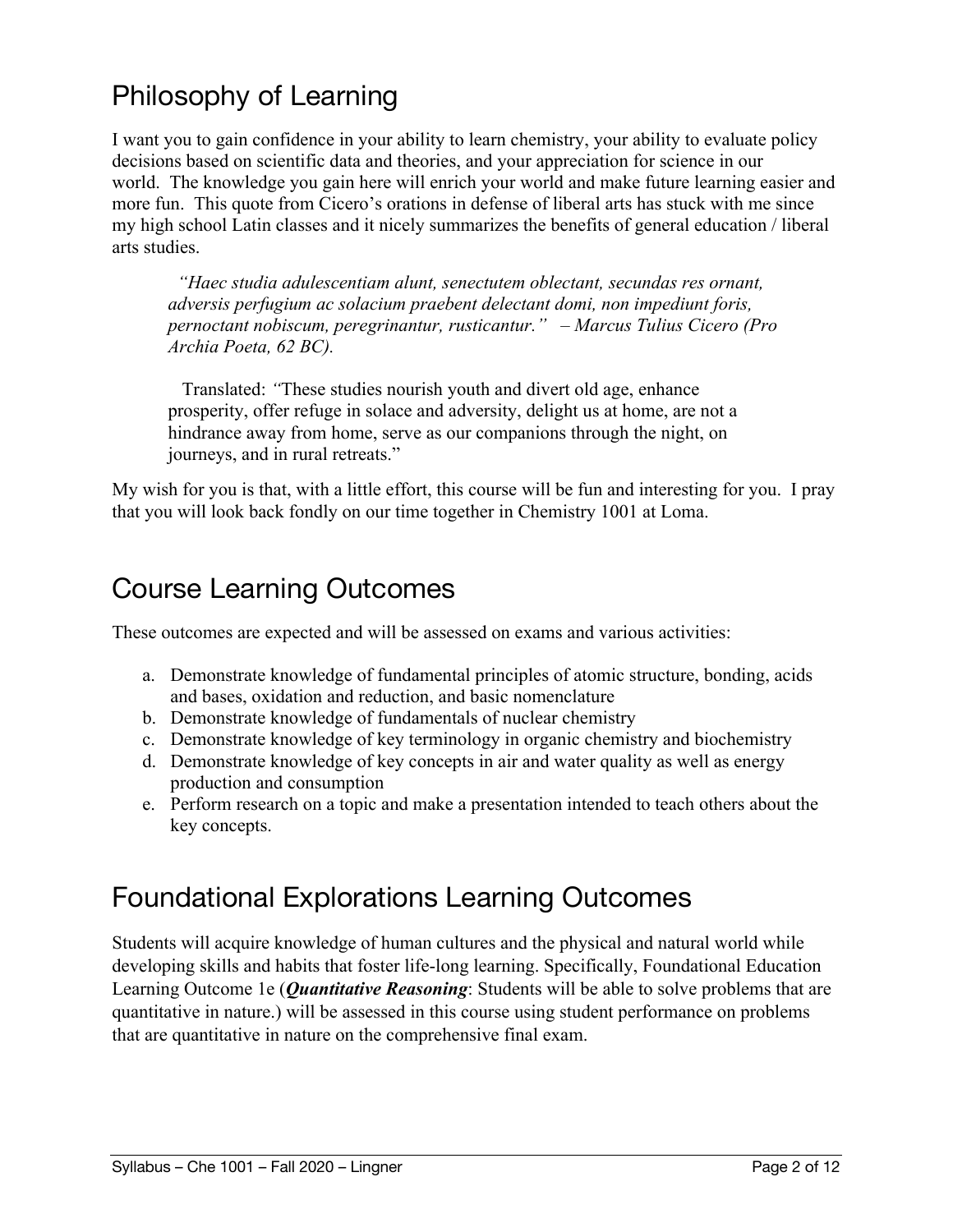### Required Texts & Recommended Study Resources

#### **TEXTBOOK**

Chemistry for Changing Times, 15th Edition, by JW Hill, TW McCreary, MD Duerst, RA Reuter. Pearson Education, 2020. You must purchase access to Mastering (Pearson's online homework site). The actual textbook is advantageous but not absolutely necessary, as other similar textbooks and resources exist. See below for purchasing options, as described by the publisher.

Mastering WITH ebook Access Length: Subscription 12 Months Bookstore ISBN(s): 9780134988955 Online Purchase: \$114.99

Mastering WITHOUT ebook Access Length: Subscription 18 Months Bookstore ISBN(s): 9780134986661 Online Purchase: \$69.99

Mastering + Print Text Includes Pearson eText: Y Bookstore ISBN(s): 9780135720721 Price To Bookstore: \$169.99

#### **ADDITIONAL REQUIRED MATERIALS**

*Scientific Calculator:* Non-graphing, non-programmable calculator required. Any calculator that can accept or display text is not allowed. If the front of your calculator has the letters A-Z on it, then you may not use the calculator. Recommended TI-30 or similar.

*Course Website* (Canvas): http://canvas.pointloma.edu - You are required to access this course on Canvas, where you will find grades, notes, answer keys, study guides, this syllabus, and other course materials. Canvas will also enable you to directly access the Mastering Chemistry online homework site to complete assignments there.

*Mastering Chemistry*: This is our online homework system from the textbook publisher. You need access to this, so you can complete the Mastering Chemistry homework assignments (about 2-3 rather short assignments per chapter). You are **required** to use Mastering Chemistry for online homework assignments. With a new book you may have already received Mastering Chemistry access in your bundle. If you have a used book, you may purchase access directly from the website. Click on the *MyLab and Mastering* tab in your Canvas course to access Mastering. You should be prompted to enter your access code or to buy one. Once you're in, the assignments will populate on your Canvas calendar.





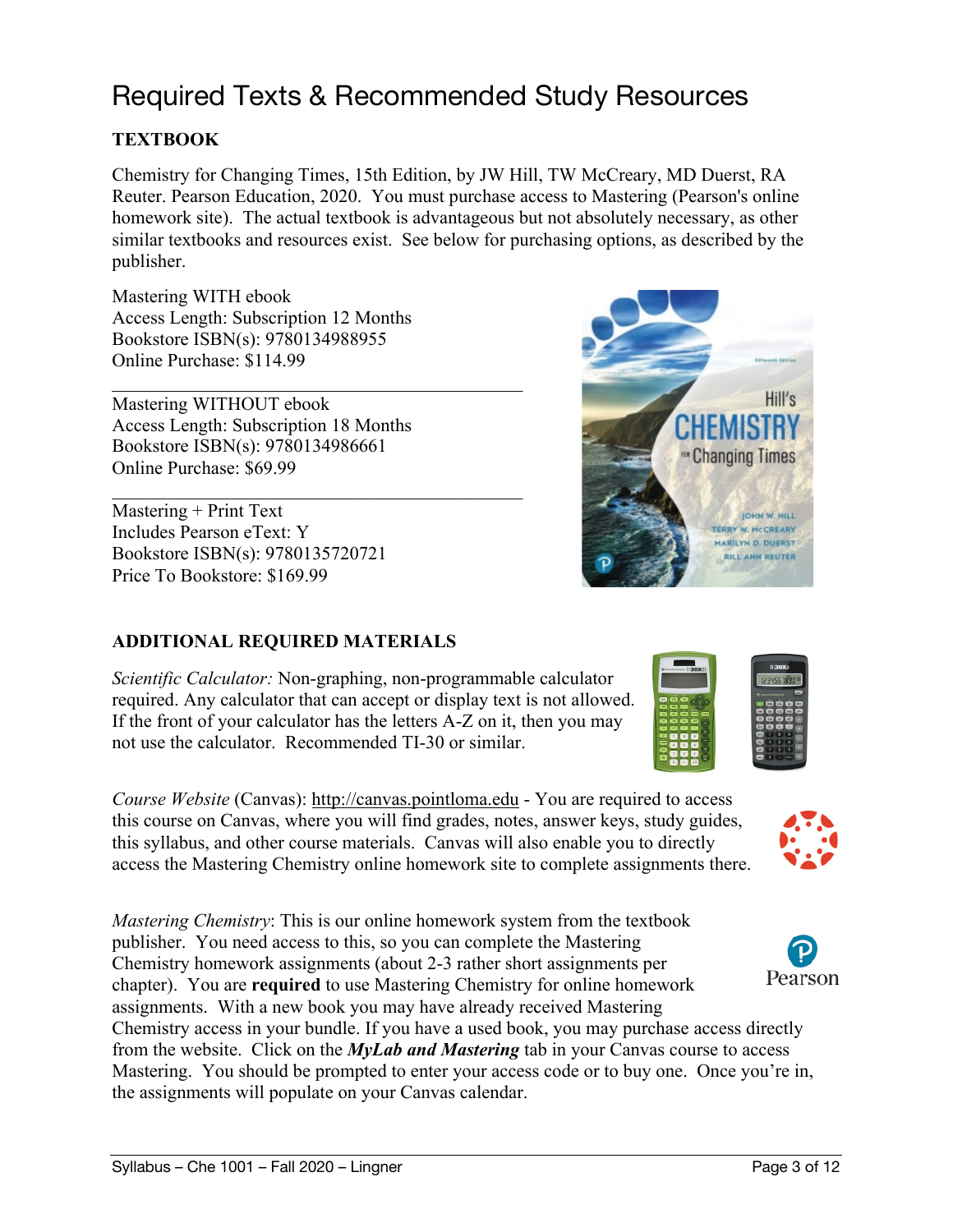## State Authorization

State authorization is a formal determination by a state that Point Loma Nazarene University is approved to conduct activities regulated by that state. In certain states outside California, Point Loma Nazarene University is not authorized to enroll online (distance education) students. If a student moves to another state after admission to the program and/or enrollment in an online course, continuation within the program and/or course will depend on whether Point Loma Nazarene University is authorized to offer distance education courses in that state. It is the student's responsibility to notify the institution of any change in his or her physical location. Refer to the map on State Authorization to view which states allow online (distance education) outside of California.

## PLNU Copyright Policy

Point Loma Nazarene University, as a non-profit educational institution, is entitled by law to use materials protected by the US Copyright Act for classroom education. Any use of those materials outside the class may violate the law.

### PLNU Academic Honesty Policy

Students should demonstrate academic honesty by doing original work and by giving appropriate credit to the ideas of others. Academic dishonesty is the act of presenting information, ideas, and/or concepts as one's own when in reality they are the results of another person's creativity and effort. A faculty member who believes a situation involving academic dishonesty has been detected may assign a failing grade for that assignment or examination, or, depending on the seriousness of the offense, for the course. Faculty should follow and students may appeal using the procedure in the university Catalog. See Academic Policies for definitions of kinds of academic dishonesty and for further policy information.

I expect all students to exhibit exemplary integrity, reflecting the spirit and high standards of our shared community, and I view any dishonesty as an insult to your classmates and to the University. Cheating or plagiarism in our chemistry class includes but is not limited to direct copying of another student's homework; allowing or not preventing another student to look at your paper during a quiz or exam; looking at another student's paper during a quiz or exam; using notes, books, disallowed calculators (see above, under "Additional Required Materials"), cell phones, camera, or other text-capable devices during a quiz or exam. The use of portable electronic devices (phones, laptops, iPods, etc.) not related to the course is not permitted in the classroom unless otherwise authorized. Use of cell phones or other disallowed methods during quizzes or exams will result in a grade of zero and an academic dishonesty report to your department chair and/or dean.

Exams and Quizzes will be monitored using Honorlock software, which is already integrated into Canvas. Honorlock involves live audio and video data, screen monitors, and other protections to encourage academic honesty. Additional details regarding Honorlock are provided below.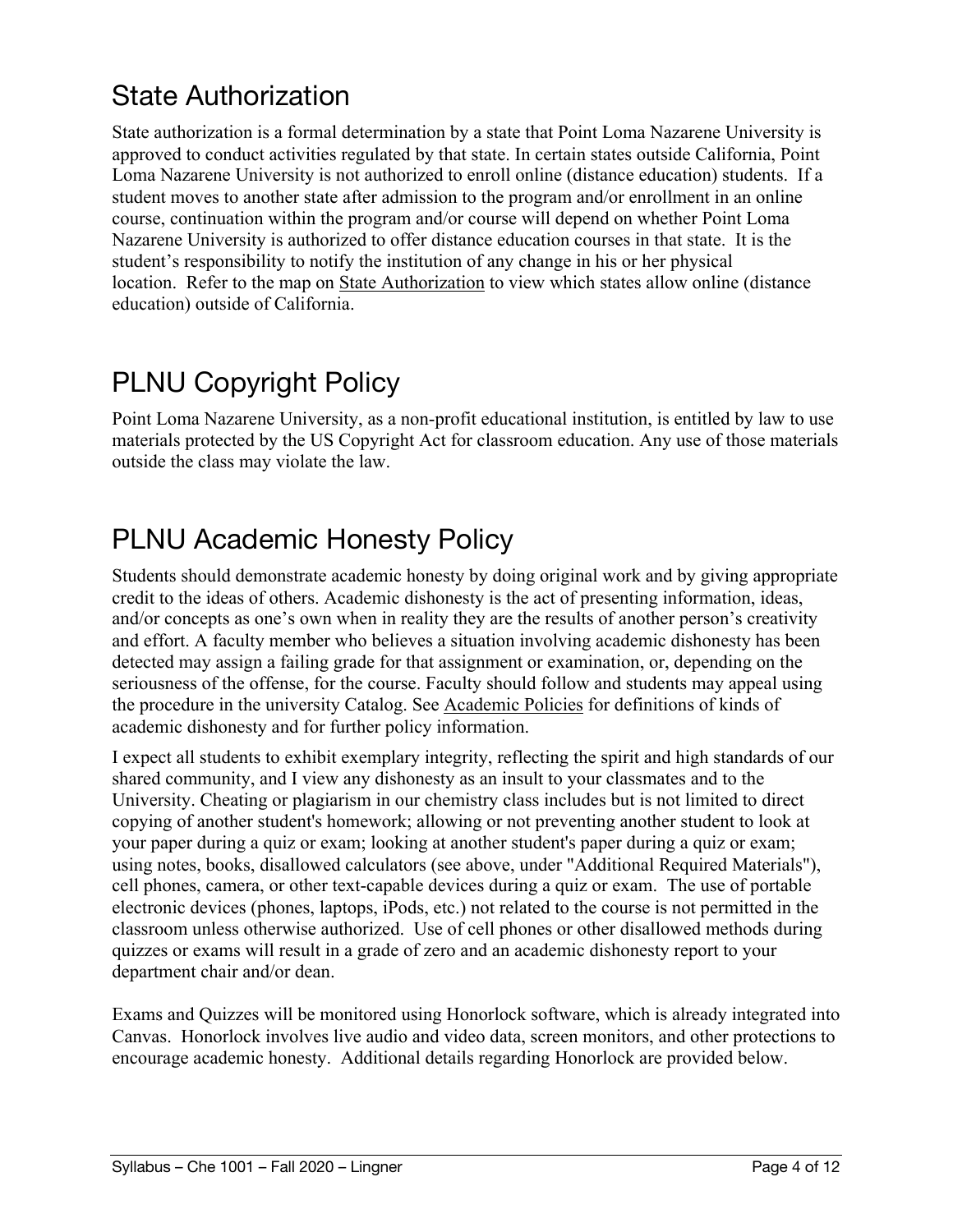## **Honorlock**

Honorlock will proctor your exams this semester. Honorlock is an online proctoring service that allows you to take your exam from the comfort of your home. You DO NOT need to create an account, download software or schedule an appointment in advance. Honorlock is available 24/7 and all that is needed is a computer, a working webcam, and a stable Internet connection.

To get started, you will need Google Chrome and to download the Honorlock Chrome Extension. You can download the extension at www.honorlock.com/extension/install

When you are ready to test, log into Canvas, go to your course, and click on your exam. Clicking "Launch Proctoring" will begin the Honorlock authentication process, where you will take a picture of yourself, show your ID, and complete a scan of your room. Honorlock will be recording your exam session by webcam as well as recording your screen. Honorlock also has an integrity algorithm that can detect search-engine use, so please do not attempt to search for answers, even if it's on a secondary device.

Good luck! Honorlock support is available 24/7/365. If you encounter any issues, you may contact them via live chat, phone (844-243-2500), and/or email (support@honorlock.com).

#### PLNU Academic Accommodations Policy

While all students are expected to meet the minimum standards for completion of this course as established by the instructor, students with disabilities may require academic adjustments, modifications or auxiliary aids/services. At Point Loma Nazarene University (PLNU), these students are requested to register with the Disability Resource Center (DRC), located in the Bond Academic Center (DRC@pointloma.edu or 619-849-2486). The DRC's policies and procedures for assisting such students in the development of an appropriate academic adjustment plan (AP) allows PLNU to comply with Section 504 of the Rehabilitation Act and the Americans with Disabilities Act. Section 504 prohibits discrimination against students with special needs and guarantees equal access to and benefits of PLNU programs and activities for all qualified students. After the student files the required documentation, the DRC, in conjunction with the student, will develop an AP to meet that student's specific learning needs. The DRC will thereafter email the student's AP to all faculty who teach courses in which the student is enrolled each semester. The AP must be implemented in all such courses.

If students do not wish to avail themselves of some or all of the elements of their AP in a particular course, it is the responsibility of those students to notify their professor in that course. PLNU highly recommends that DRC students speak with their professors during the first two weeks of each semester about the applicability of their AP in that particular course and/or if they do not desire to take advantage of some or all of the elements of their AP in that course.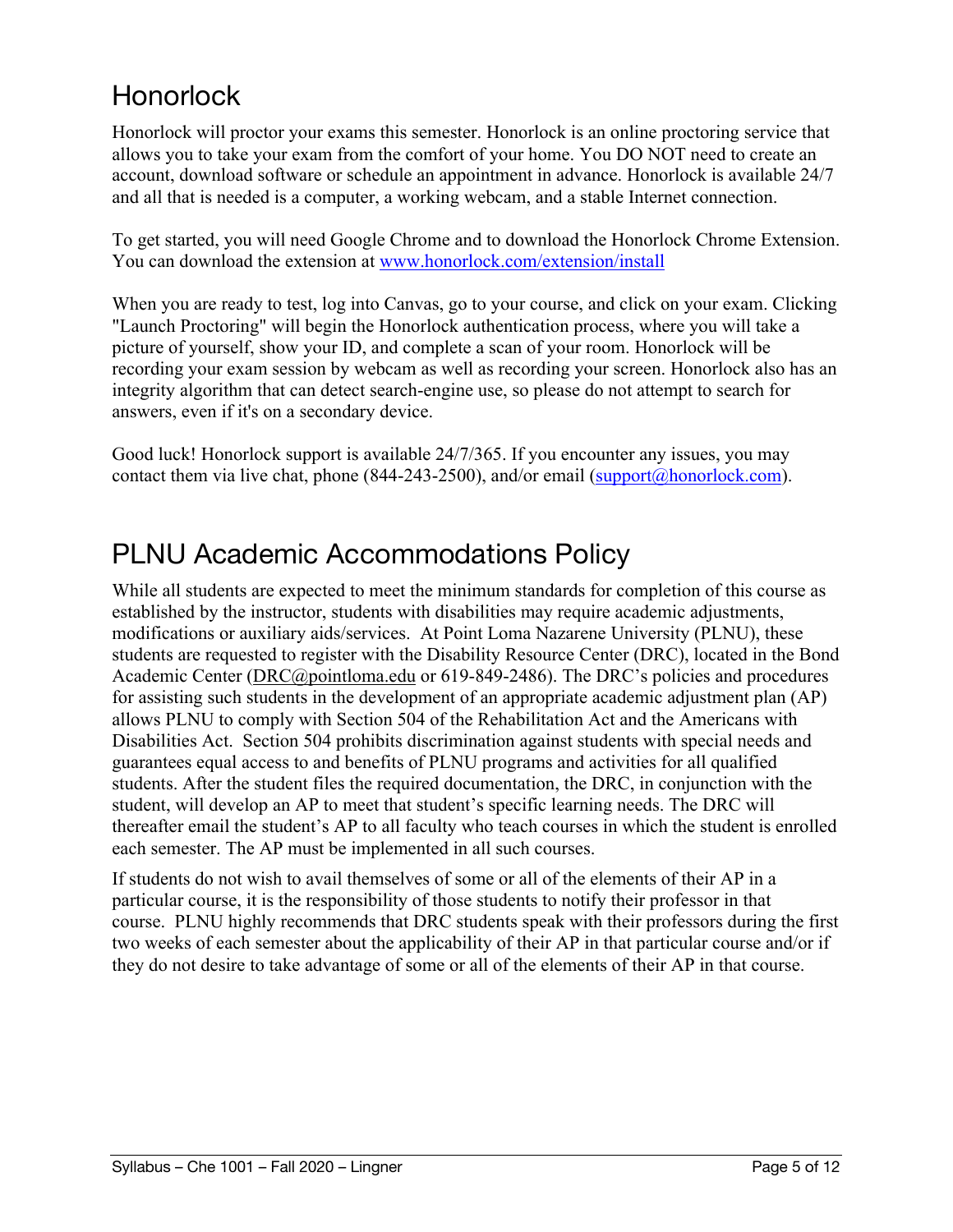## "In-Class" Activities

I plan to put you to work in class almost every class period. We will have regular "in-class" activities (ICA), designed to help you actively learn the concepts presented in class, in your textbook, and elsewhere. I expect and encourage collaboration between you and your peers on in-class activities, but *not* on quizzes or exams. Make sure you understand an answer before you write it. These ICAs and quizzes, along with the online homework, are given to help you determine which parts of each chapter are more important than others, and what to expect on exams. Your activity percentages will be averaged to determine your overall activity score. These in-class activities will be submitted via Canvas and they count for 10**%** of your overall course grade.

### Mastering Chemistry, Online Homework

Our publisher (Pearson) has created Mastering Chemistry (MC), a web-based homework system that we have integrated with Canvas at the "MyLab and Mastering" tab. As detailed above, you must have an access code to access Mastering Chemistry.

You will be assigned one or more sets of homework problems for each chapter, each due on a certain date and time. These assignments may be found within the course "Modules" on the Canvas site. Late homework completion will *not* be allowed. These online assignments will be invaluable in preparing you for the exams. Working problems is the only practical way to learn the material, and you should try your best to solve the problems before looking at the solutions.

The relative value of each online homework assignment will be calculated in two ways, and your overall online homework (Mastering Chemistry or MC) average will be the higher of the two calculated results: (1) Each individual MC homework assignment will count equally and the overall MC grade will be the average of the chapter assignments; alternatively, (2) the overall MC grade will be the weighted average of the individual assignments based on the number of questions from each assignment. Your online homework average will count as 15% of your overall grade.

### Group Presentations Project

During the semester, we will enjoy in-class presentations by you, the students! Your group will select a topic for which you are expected to research, work collaboratively outside of class, prepare for, and deliver a presentation using PowerPoint, whiteboards, Zoom, etc. The overall group project score will be determined by averaging your scores from several assignments, including a topic proposal, planning, slides, outline, references, questions and answers, selfevaluations, professor evaluations, and your responses to presentations from other groups. Overall, the group project assignments will count for 10% of your overall course grade.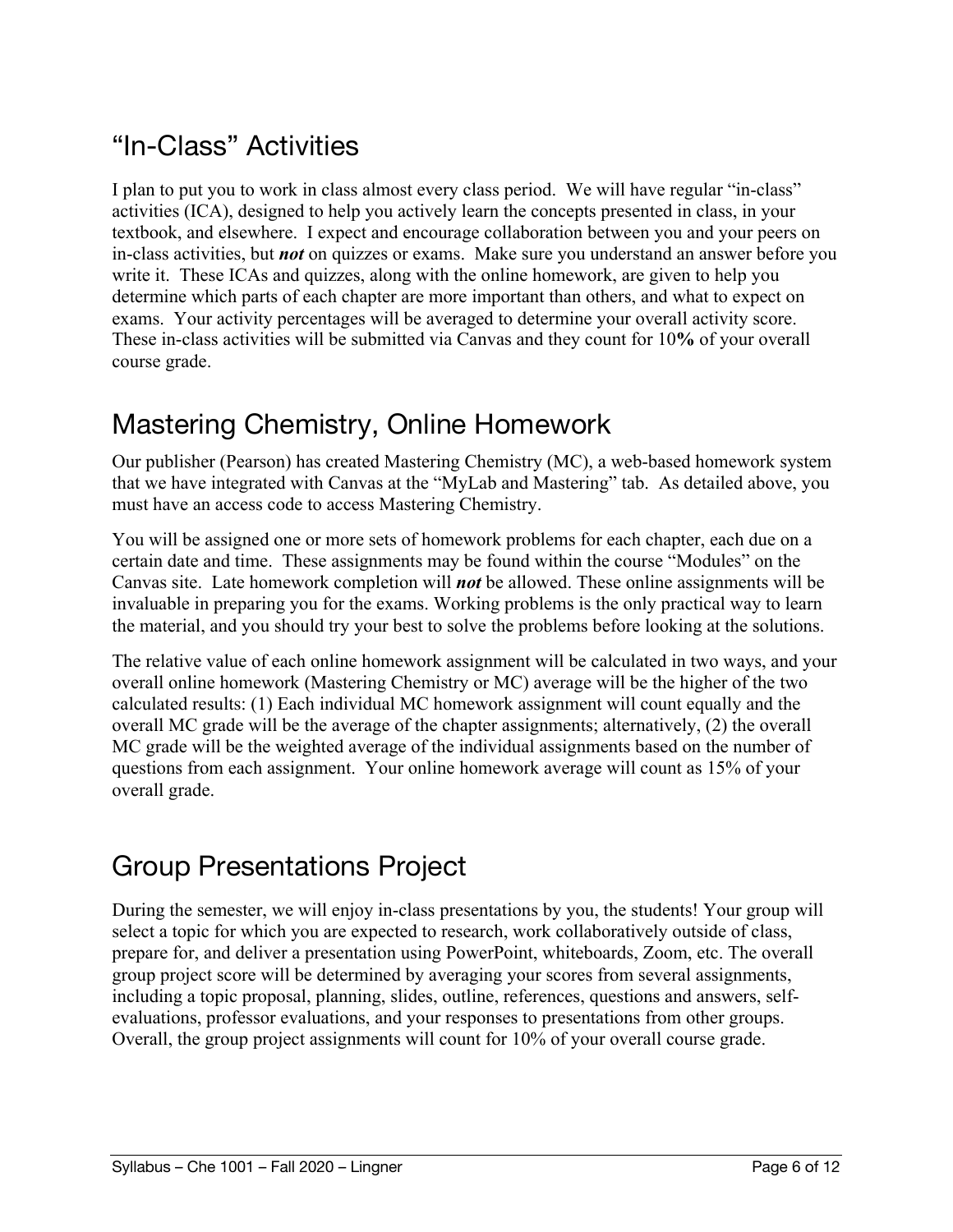## Chapter Discussions

For each chapter, I would like you to share your learning strategies with your fellow students. Specifically, you will create a discussion post identifying the most difficult topic or concept in each chapter and explaining what makes it so difficult. In addition, you will respond to similar posts from your classmates, explaining your strategies for mastering their most difficult topics. These chapter discussions will count for 5% of your overall course grade.

#### Exams

There will be four (4) 1-hour exams given throughout the semester. These exams will cover material in the textbook and the lecture material as well as any other assigned material. No book or notes or other aides will be allowed during the exams and the calculator policy will be strictly enforced. Exams will have a fixed time limit. Therefore, your understanding of the material must be clear enough to produce answers to most of the exam questions rather quickly. Extra time will not be allowed. For problems that call for work to be shown or explanation of reasoning on an in-class activity, quiz, or exam, no credit will be given for an answer alone; the method or reasoning must also be shown. Your answers and written reasoning (including unit conversions) should be clear enough so that one of your peers could easily follow what you did if they had not worked the problem before. Makeup exams will only be given with prior notice of Universityexcused absences supported by the appropriate documentation. Be sure to contact your professor *before* your scheduled exam time. If you are unable to give prior notice personally, then have your roommate, parents, etc., make contact for you prior to the start time of the exam. If you find that there are errors in the grading of your exam or any graded material, you should submit a written regrade request (including the original assignment) as soon as possible. Changes to exam dates will be announced at least one week in advance. If you miss class and do not find out about the changes, that is your problem and it is not a valid reason for requesting a makeup exam. After the lowest exam score is dropped, your other exams will count 10%, 15%, or 20% of your overall course grade. See the table on the following page for details.

#### Final Exam

The date for your comprehensive final exam is firmly set as per University policy. Successful completion of this class requires taking the final examination *starting and ending on its scheduled day and time*. The final examination schedule is posted on the PLNU website. No requests for alternative days or times will be approved. Your final exam will count for either 15% or 20% of your overall course grade, as shown in the Assessment and Grading table in the following section.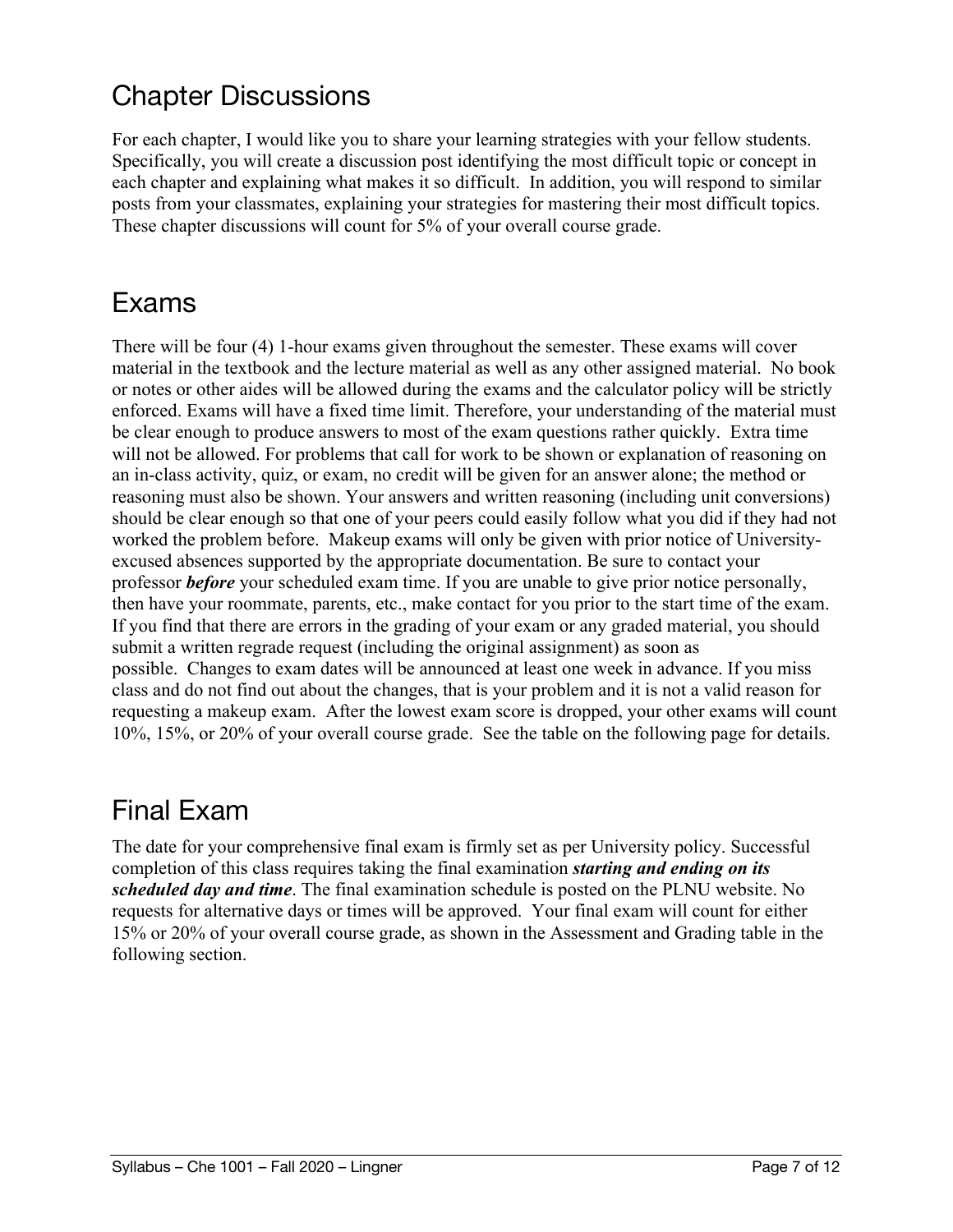# PLNU Attendance & Participation Policy

Regular and punctual attendance at all **synchronous** class sessions is considered essential to optimum academic achievement. In some courses, a portion of the credit hour content will be delivered **asynchronously**, and attendance will be determined by submitting the assignments by the posted due dates. See Academic Policies in the Undergraduate Academic Catalog. If absences exceed these limits but are due to university excused health issues, an exception will be granted.

**Asynchronous Attendance/Participation Definition**: A day of attendance in asynchronous content is determined as contributing a substantive note, assignment, discussion, or submission by the posted due date.

**For Chemistry 1001** in the Fall 2020 semester, attendance will be monitored using:

- 1. *Zoom for synchronous sessions*. Live Zoom sessions will be held each Monday, Wednesday, and Friday, 8:30-9:30 am, Pacific Time. You are required to attend at least one synchronous class sessions on Zoom per week. I will schedule some office hours at other times of day during each week, and these would count in this category as well. Occasionally, the Zoom sessions may end early, so it is best to get there for the start, to make sure your presence is counted. Note: Attendance at all synchronous class sessions is recommended.
- 2. *Assignments on class session days*. For each Monday, Wednesday, and Friday class session, you have an assignment to complete. These will be "In-Class" Activities, or Group Project assignments, or Exams. You will be considered present for the day if you submit the assignment or exam by the time that it is due for the given day; you will be marked absent if the assignment or exam is missing at the due date and time.

For each week, a total of four attendance points can be accumulated, one for your attendance at a Zoom session, and one for each of the three class session day assignments, for a total of 56 points (14 weeks and 4 points per week). If the student misses more than 10 percent of the attendance points for the semester (i.e., 6 points missing), the faculty member will issue a written warning of de-enrollment. If the missing attendance points exceed 20 percent (i.e., 12 points missing), the student may be de-enrolled without notice until the university drop date or, after that date, receive the appropriate grade for their work and participation.

#### Course Credit Hour Information

In the interest of providing sufficient time to accomplish the stated Course Learning Outcomes, this class meets the PLNU credit hour policy for a 4.0-unit class delivered over 15 weeks. It is anticipated that students will spend a minimum of 37.5 participation hours per credit hour on their coursework. For this course, students will spend an estimated 150 total hours (or about 10 hours per week) meeting the course learning outcomes. The time estimations are provided in the Canvas modules.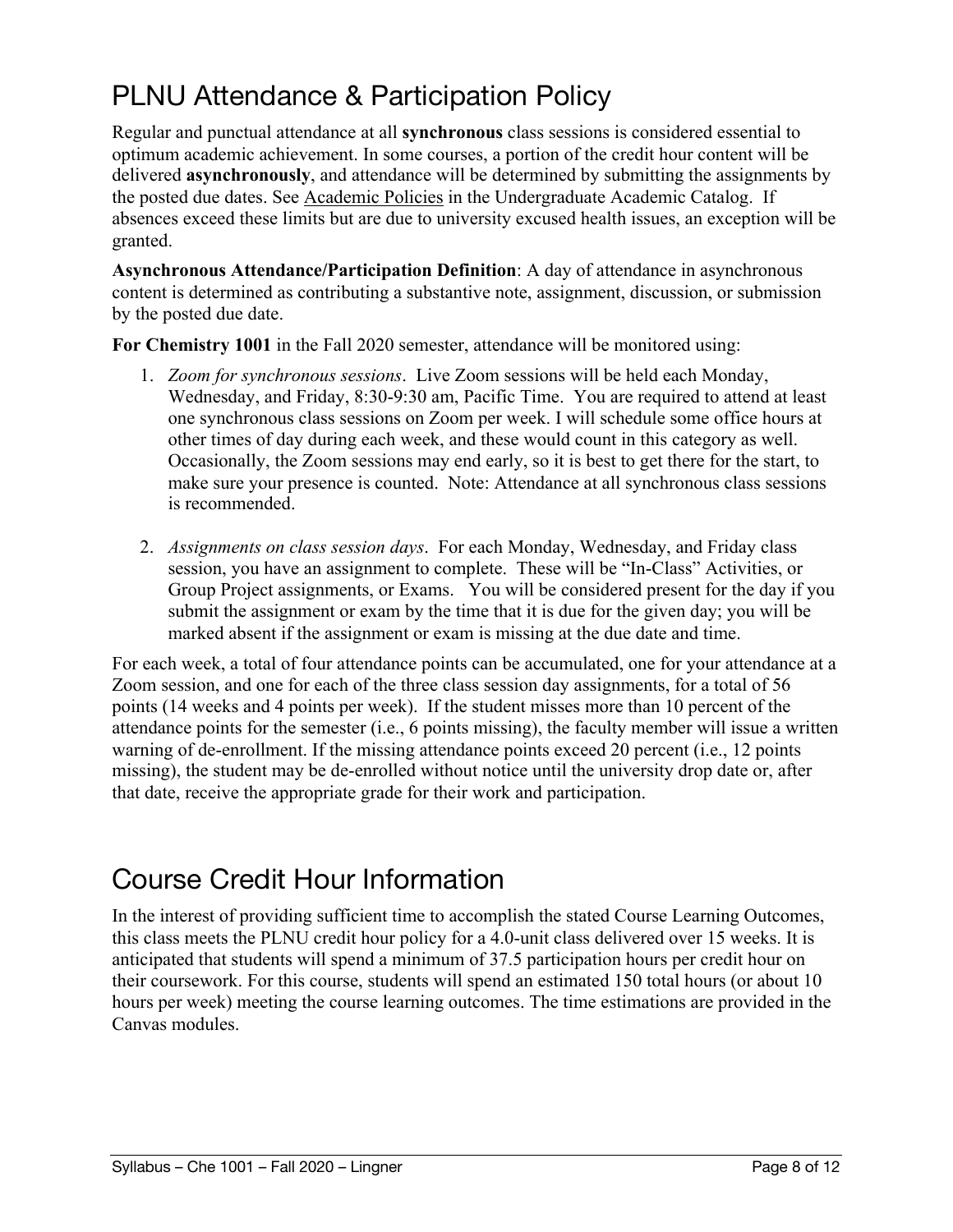## Assessment & Grading

The weighted average of each grading category described above will determine your final grade, with the following weights given to each type of assignment:

| "In-Class" Activities                     | 10%  |
|-------------------------------------------|------|
| <b>Chapter Discussions</b>                | 5%   |
| Mastering Chemistry (MC), Online Homework | 15%  |
| Group Project                             | 10%  |
| Highest of Top Two Exams & Final          | 20%  |
| 2nd Highest of Top Two Exams & Final      | 15%  |
| 3rd Highest of Top Two Exams & Final      | 15%  |
| 2 <sup>nd</sup> Lowest of Four Exams      | 10%  |
| Lowest of Four Exams                      | 0%   |
| ITOTAL                                    | 100% |

Letter grades will be assigned at the end of the course based on your percentage of total possible points, according to the following approximate scale:

A 90 – 100% B 80 – 90%  $C = 70 - 80\%$  $D = 60 - 70%$  $NC/F \leq 60\%$ 

Plus  $(+)$  and minus  $(-)$  grades may apply to the top and bottom 30% of each range, with allowances or deductions for attendance, responsibility, professionalism, interest, and active participation in class. There is no A+ grade.

#### Incompletes & Late Assignments

All assignments, including exams, quizzes, activities, online homework, discussions, and group projects, are to be submitted prior to the dates and times on which they are due, as shown on Canvas. Missing assignments will receive a grade of zero, and will count against your attendance requirements. "Incomplete" grades will only be assigned in extremely unusual circumstances.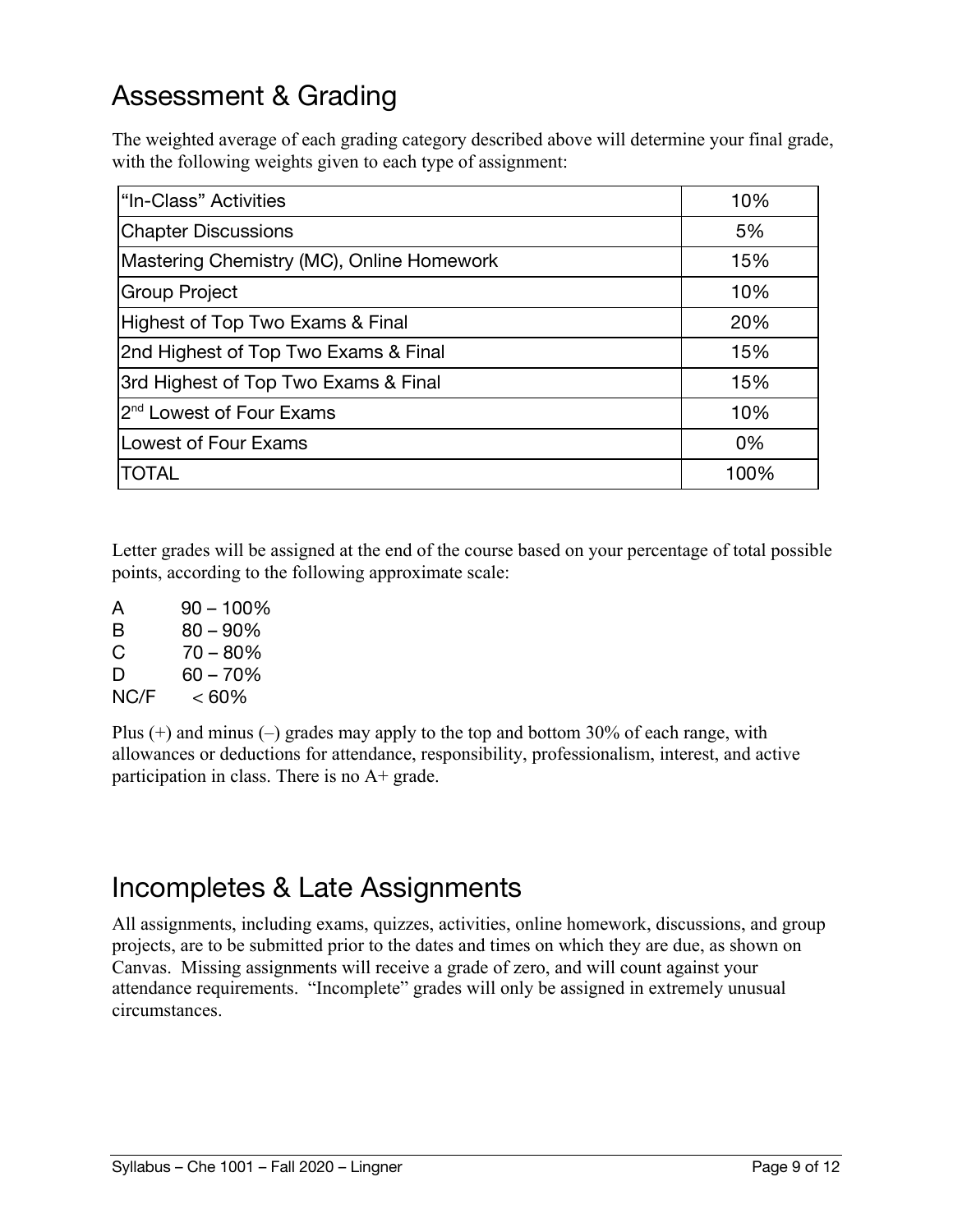# Use of Technology

In order to be successful in the online environment, you'll need to meet the minimum technology and system requirements; please refer to the *Technology and System Requirements* information. Additionally, students are required to have headphone speakers compatible with their computer available to use. If a student is in need of technological resources please contact student-techrequest@pointloma.edu.

Problems with technology do *not* relieve you of the responsibility of participating, turning in your assignments, or completing your class work.

## Spiritual Care

Please be aware PLNU strives to be a place where you grow as whole persons. To this end, we provide resources for our students to encounter God and grow in their Christian faith.

If students have questions, a desire to meet with the chaplain or have prayer requests you can contact the Office of Spiritual Development

#### Success in Chemistry

Force yourself, if necessary, to be interested in the Chemistry 1001 concepts. You're lucky to be at a college where general education courses are taken seriously. The University wants you to be able to understand scientific concepts and know something about how scientists think. It's likely you'll become more interested in proportion to your effort. Use the activities and homework to figure out what may show up on exams. Please ask questions. It is my job to answer them. Scientists are curious characters. People either know all the answers or they ask. Those who ask typically will become the smartest people in the class. I have never heard an unnecessary question.

*"In every job that must be done, there is an element of fun*." – M. Poppins.

With so many local, national, and global issues and policies centered around scientific data and theories, it is critical that you as a responsible citizen can separate the good science from the rhetoric, advertising, and scare tactics, so you can make informed decisions as we all strive to keep society functioning and growing, safely and sustainably, into the future.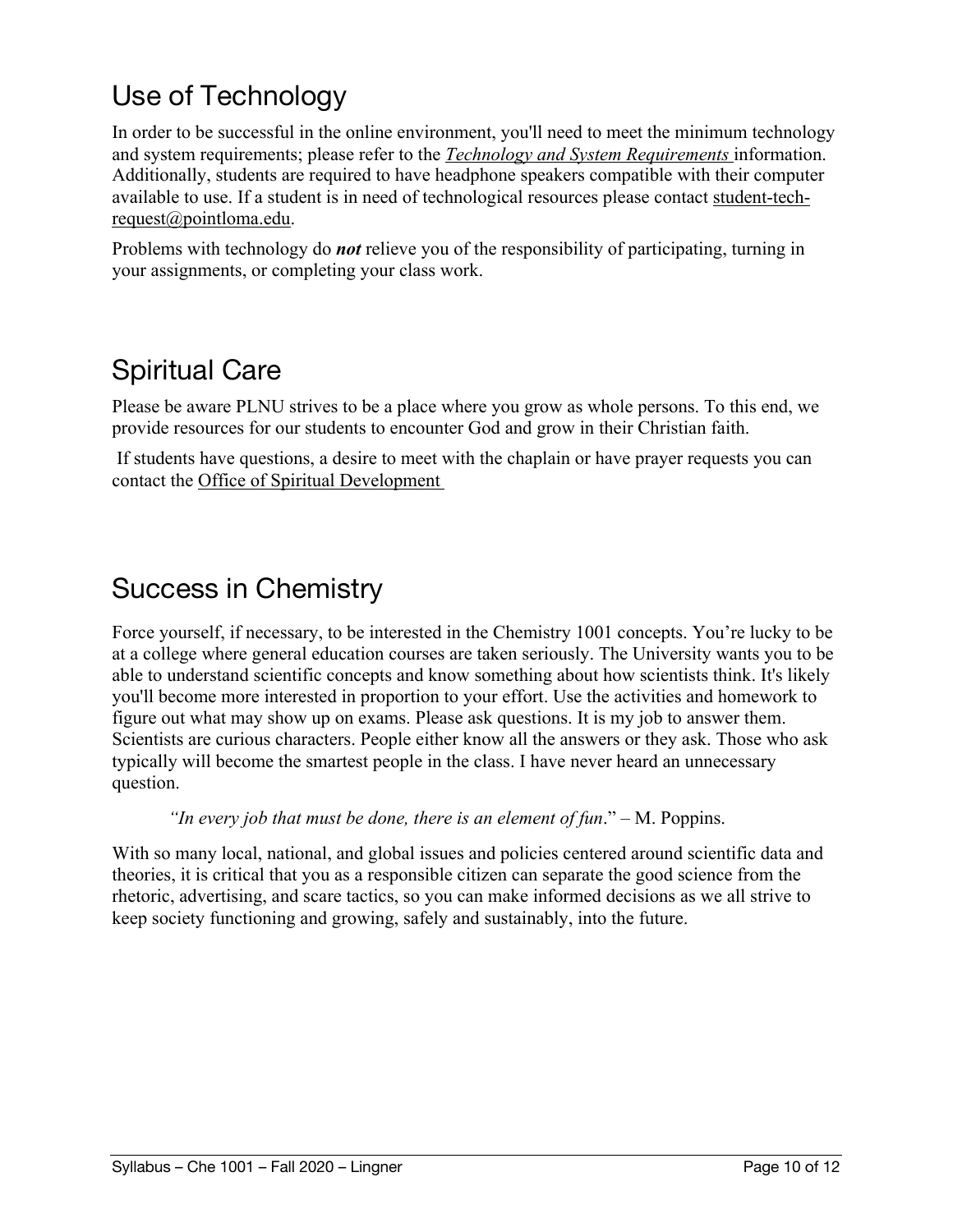### Schedule At-A-Glance (page 1 of 2)

#### **CHEMISTRY 1001 – Fall 2020 Tentative Calendar (first half)**

| Wk             | <b>Monday</b>                              | Wednesday                                 | Friday                                           |
|----------------|--------------------------------------------|-------------------------------------------|--------------------------------------------------|
|                | 8/17                                       | 8/19                                      | 8/21                                             |
| 1              | Chapter 1<br>- Intro, Orientation          | Chapter 1<br>- Chemistry, Matter          | Chapter 1<br>- Measurements, Conversions         |
|                | 8/24                                       | 8/26                                      | 8/28                                             |
| $\overline{2}$ | Chapter 1<br>- Quantitative Methods        | Chapter 2<br>- Atoms, Moles, Periodicity  | Chapter 3<br>- Nuclear Atom, Isotopes            |
|                | 8/31                                       | 9/2                                       | 9/4                                              |
| 3              | Chapter 3<br>- Electrons, Shells, Orbitals | Chapter 4.1-4.5<br>- Ionic Compounds      | Chapter 4.5, 4.7, 4.9<br>- Chemical Nomenclature |
|                | 9/7                                        | 9/9                                       | 9/11                                             |
| $\overline{4}$ | <b>Group Projects</b><br>- Proposal        | <b>Review Day</b>                         | EXAM 1<br>- Chapters 1, 2, 3, 4                  |
|                | 9/14                                       | 9/16                                      | 9/18                                             |
| 5              | Chapter 4<br>- Covalent (Lewis) Structures | Chapter 4<br>- Covalent Shapes & Polarity | Chapter 5<br>- Chemical Reactions                |
|                | 9/21                                       | 9/23                                      | 9/25                                             |
| 6              | Chapter 5<br>- Chemical Accounting         | Chapter 5<br>- Solutions                  | Chapter 6<br>- Intermolecular Forces             |
|                | 9/28                                       | 9/30                                      | 10/2                                             |
| $\overline{7}$ | Chapter 6<br>- Gases                       | <b>Group Projects</b><br>- Planning       | <b>Review Day</b>                                |
|                | 10/5                                       | 10/7                                      | 10/9                                             |
| 8              | <b>EXAM2</b><br>- Chapters 4-6             | Chapter 7<br>- Acids and Bases            | Chapter 7<br>- Acids and Bases                   |

*The topics for each date (and the dates of exams) may change as the semester moves along.*